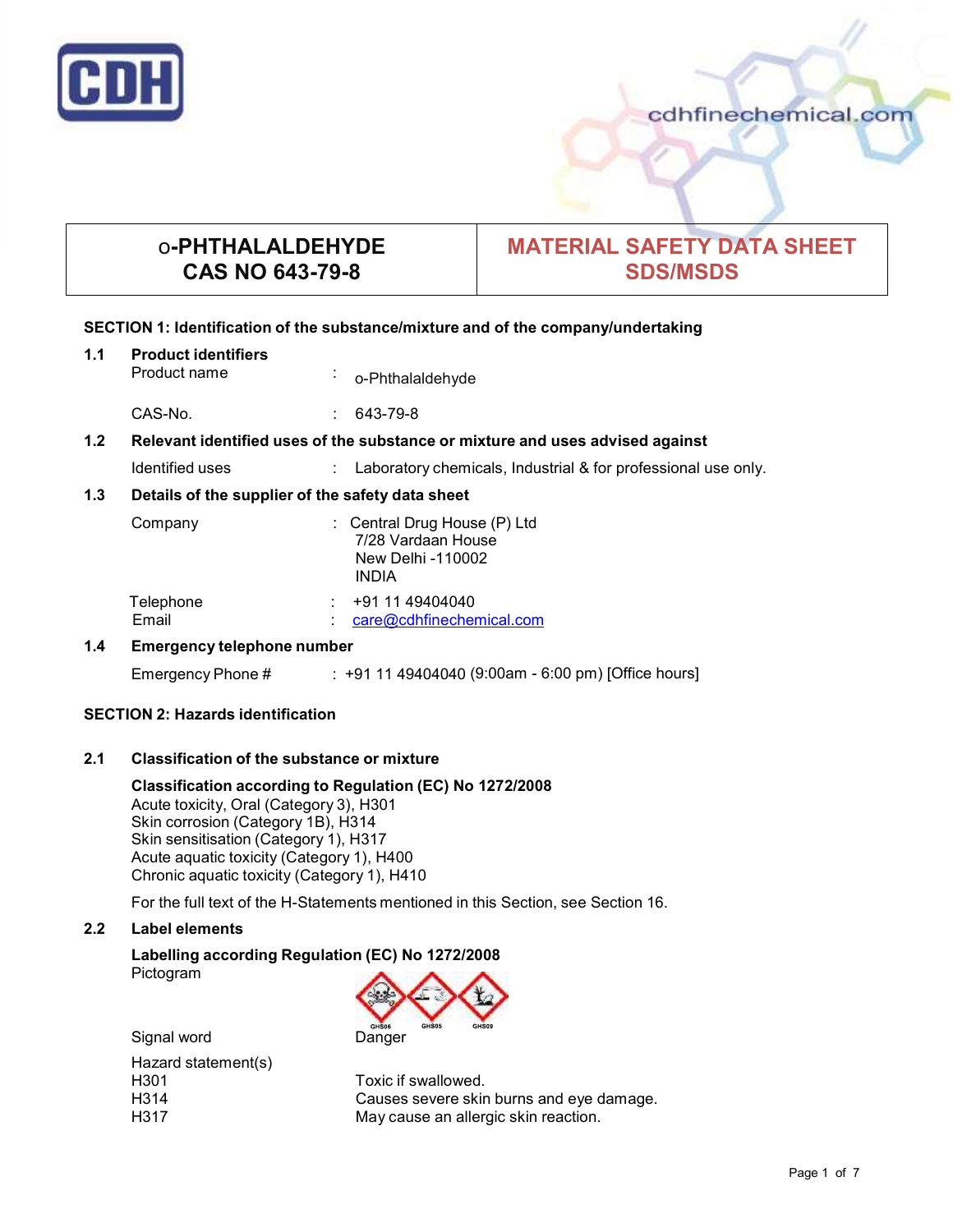| H410                                     | Very toxic to aquatic life with long lasting effects.                                                                               |
|------------------------------------------|-------------------------------------------------------------------------------------------------------------------------------------|
| Precautionary statement(s)               |                                                                                                                                     |
| P <sub>260</sub>                         | Do not breathe dust/ fume/ gas/ mist/ vapours/ spray.                                                                               |
| P <sub>280</sub>                         | Wear protective gloves/ protective clothing/ eye protection/ face<br>protection.                                                    |
| $P301 + P330 + P331 + P310$              | IF SWALLOWED: Rinse mouth. Do NOT induce vomiting. Immediately<br>call a POISON CENTER/doctor.                                      |
| $P303 + P361 + P353$                     | IF ON SKIN (or hair): Take off immediately all contaminated clothing.<br>Rinse skin with water/shower.                              |
| $P304 + P340 + P310$                     | IF INHALED: Remove person to fresh air and keep comfortable for<br>breathing. Immediately call a POISON CENTER/doctor.              |
| $P305 + P351 + P338$                     | IF IN EYES: Rinse cautiously with water for several minutes. Remove<br>contact lenses, if present and easy to do. Continue rinsing. |
| Supplemental Hazard<br><b>Statements</b> | none                                                                                                                                |

# **2.3 Other hazards**

This substance/mixture contains no components considered to be either persistent, bioaccumulative and toxic (PBT), or very persistent and very bioaccumulative (vPvB) at levels of 0.1% or higher.

## **SECTION 3: Composition/information on ingredients**

#### **3.1 Substances**

| Synonyms         | OPA                          |
|------------------|------------------------------|
|                  | Benzene-1,2-dicarboxaldehyde |
|                  | o-Phthalic dicarboxaldehyde  |
|                  | o-Phthalaldehyde             |
| Formula          | $C_8H_6O_2$                  |
| Molecular weight | 134.13 g/mol                 |
| CAS-No.          | 643-79-8                     |
| EC-No.           | 211-402-2                    |
|                  |                              |

# **Hazardous ingredients according to Regulation (EC) No 1272/2008** Component Classification Concentration

| o-Phthalaldehyde |           |                                                                                 |              |
|------------------|-----------|---------------------------------------------------------------------------------|--------------|
| CAS-No.          | 643-79-8  | Acute Tox. 3: Skin Corr. 1B:                                                    | $\leq$ 100 % |
| EC-No.           | 211-402-2 | Skin Sens. 1; Aquatic Acute 1;                                                  |              |
|                  |           | Aquatic Chronic 1; H301,                                                        |              |
|                  |           | H314, H317, H400, H410                                                          |              |
|                  |           | M-Factor - Aquatic Acute: 10                                                    |              |
|                  |           | Fartha full tout of the U. Clotomante mentioned in this Cootion, and Cootion 40 |              |

For the full text of the H-Statements mentioned in this Section, see Section 16.

# **SECTION 4: First aid measures**

#### **4.1 Description of first aid measures**

#### **General advice**

Consult a physician. Show this safety data sheet to the doctor in attendance.

#### **If inhaled**

If breathed in, move person into fresh air. If not breathing, give artificial respiration. Consult a physician.

#### **In case of skin contact**

Take off contaminated clothing and shoes immediately. Wash off with soap and plenty of water. Take victim immediately to hospital. Consult a physician.

#### **In case of eye contact**

Rinse thoroughly with plenty of water for at least 15 minutes and consult a physician.

#### **If swallowed**

Do NOT induce vomiting. Never give anything by mouth to an unconscious person. Rinse mouth with water. Consult a physician.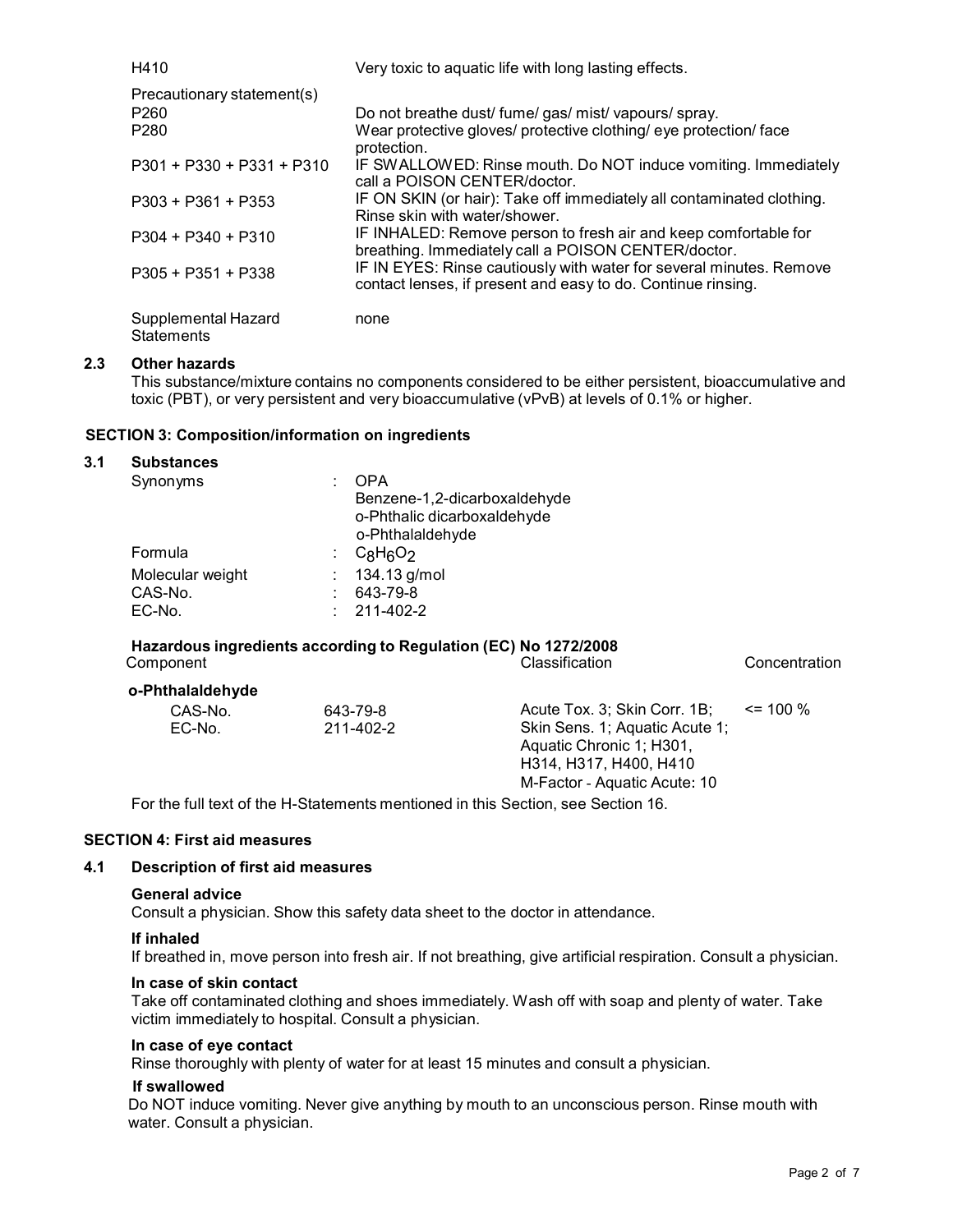## **4.2 Most important symptoms and effects, both acute and delayed**

The most important known symptoms and effects are described in the labelling (see section 2.2) and/or in section 11

**4.3 Indication of any immediate medical attention and special treatment needed** No data available

# **SECTION 5: Firefighting measures**

**5.1 Extinguishing media**

**Suitable extinguishing media** Use water spray, alcohol-resistant foam, dry chemical or carbon dioxide.

- **5.2 Special hazards arising from the substance ormixture** Carbon oxides
- **5.3 Advice for firefighters** Wear self-contained breathing apparatus for firefighting if necessary.
- **5.4 Further information** No data available

# **SECTION 6: Accidental release measures**

- **6.1 Personal precautions, protective equipment and emergency procedures** Wear respiratory protection. Avoid dust formation. Avoid breathing vapours, mist or gas. Ensure adequate ventilation. Evacuate personnel to safe areas. Avoid breathing dust. For personal protection see section 8.
- **6.2 Environmental precautions** Prevent further leakage or spillage if safe to do so. Do not let product enter drains. Discharge into the environment must be avoided.
- **6.3 Methods and materials for containment and cleaning up** Pick up and arrange disposal without creating dust. Sweep up and shovel. Keep in suitable, closed containers for disposal.
- **6.4 Reference to other sections** For disposal see section 13.

# **SECTION 7: Handling and storage**

## **7.1 Precautions for safe handling**

Avoid contact with skin and eyes. Avoid formation of dust and aerosols. Provide appropriate exhaust ventilation at places where dust is formed. For precautions see section 2.2.

## **7.2 Conditions for safe storage, including any incompatibilities**

Store in cool place. Keep container tightly closed in a dry and well-ventilated place.

Recommended storage temperature 2 - 8 °C

Light sensitive. Moisture sensitive. Store under inert gas. Storage class (TRGS 510): Non-combustible, acute toxic Cat. 1 and 2 / very toxic hazardous materials

# **7.3 Specific end use(s)**

Apart from the uses mentioned in section 1.2 no other specific uses are stipulated

## **SECTION 8: Exposure controls/personal protection**

**8.1 Control parameters**

#### **8.2 Exposure controls**

#### **Appropriate engineering controls**

Avoid contact with skin, eyes and clothing. Wash hands before breaks and immediately after handling the product.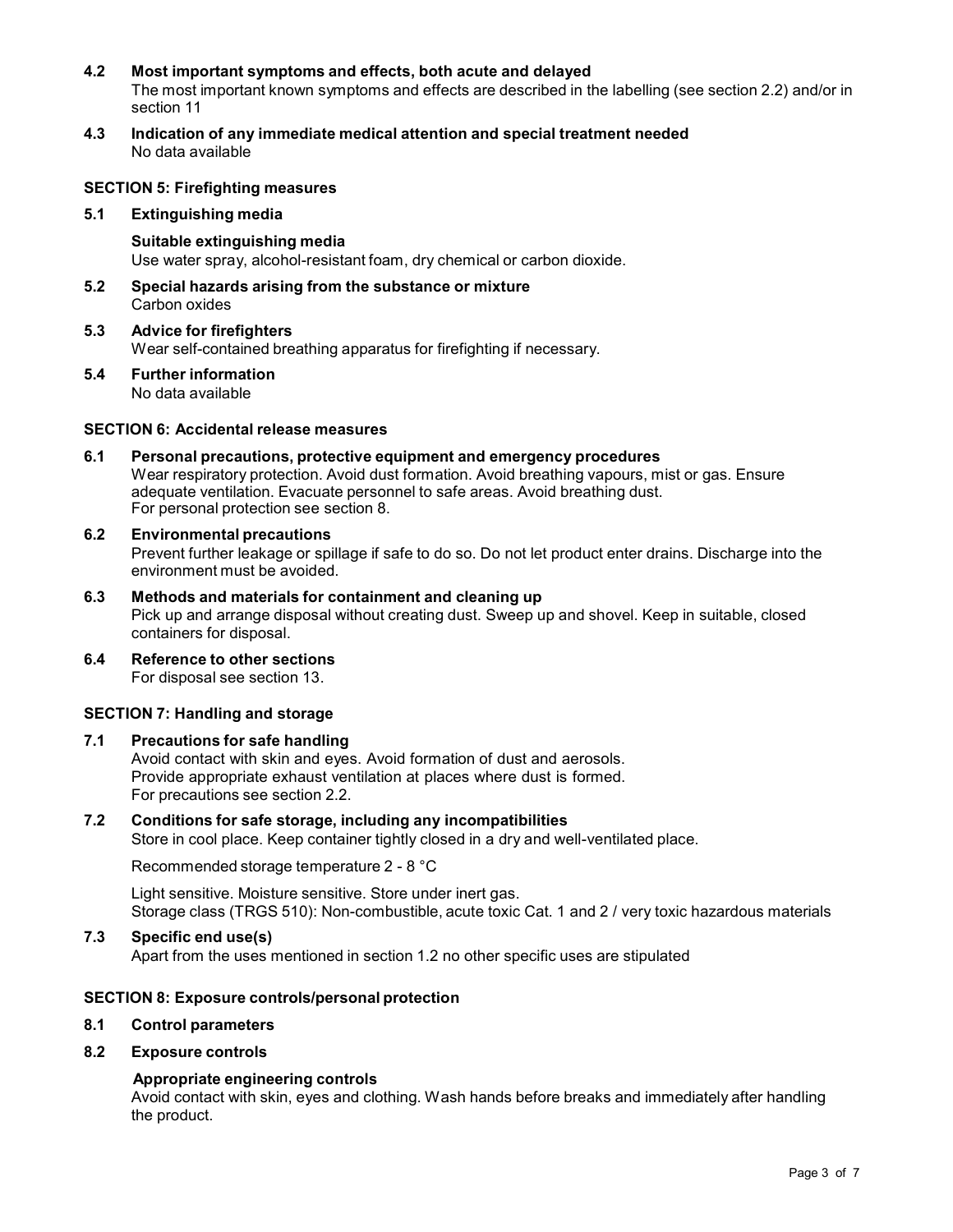#### **Personal protective equipment**

# **Eye/face protection**

Face shield and safety glasses Use equipment for eye protection tested and approved under appropriate government standards such as NIOSH (US) or EN 166(EU).

# **Skin protection**

Handle with gloves. Gloves must be inspected prior to use. Use proper glove removal technique (without touching glove's outer surface) to avoid skin contact with this product. Dispose of contaminated gloves after use in accordance with applicable laws and good laboratory practices. Wash and dry hands.

# **Body Protection**

Complete suit protecting against chemicals, The type of protective equipment must be selected according to the concentration and amount of the dangerous substance at the specific workplace.

#### **Respiratory protection**

Where risk assessment shows air-purifying respirators are appropriate use (EN 143) respirator cartridges as a backup to engineering controls. If th full-face supplied air respirator. Use respirators and components tested and approved under appropriate government standards such as NIOSH (US) or CEN (EU).

#### **Control of environmental exposure**

Prevent further leakage or spillage if safe to do so. Do not let product enter drains. Discharge into the environment must be avoided.

## **SECTION 9: Physical and chemical properties**

#### **9.1 Information on basic physical and chemical properties**

| a)           | Appearance                                         | Form: powder                    |
|--------------|----------------------------------------------------|---------------------------------|
| b)           | Odour                                              | No data available               |
| c)           | <b>Odour Threshold</b>                             | No data available               |
| d)           | рH                                                 | No data available               |
| e)           | Melting point/freezing<br>point                    | Melting point/range: 55 - 58 °C |
| f)           | Initial boiling point and<br>boiling range         | 83 °C at 1.067 hPa              |
| g)           | Flash point                                        | 132 °C - closed cup             |
| h)           | Evaporation rate                                   | No data available               |
| i)           | Flammability (solid, gas)                          | No data available               |
| j)           | Upper/lower<br>flammability or<br>explosive limits | No data available               |
| k)           | Vapour pressure                                    | No data available               |
| $\mathsf{I}$ | Vapour density                                     | No data available               |
| m)           | Relative density                                   | No data available               |
| n)           | Water solubility                                   | No data available               |
| O)           | Partition coefficient: n-<br>octanol/water         | log Pow: 0.934                  |
| p)           | Auto-ignition<br>temperature                       | No data available               |
| q)           | Decomposition<br>temperature                       | No data available               |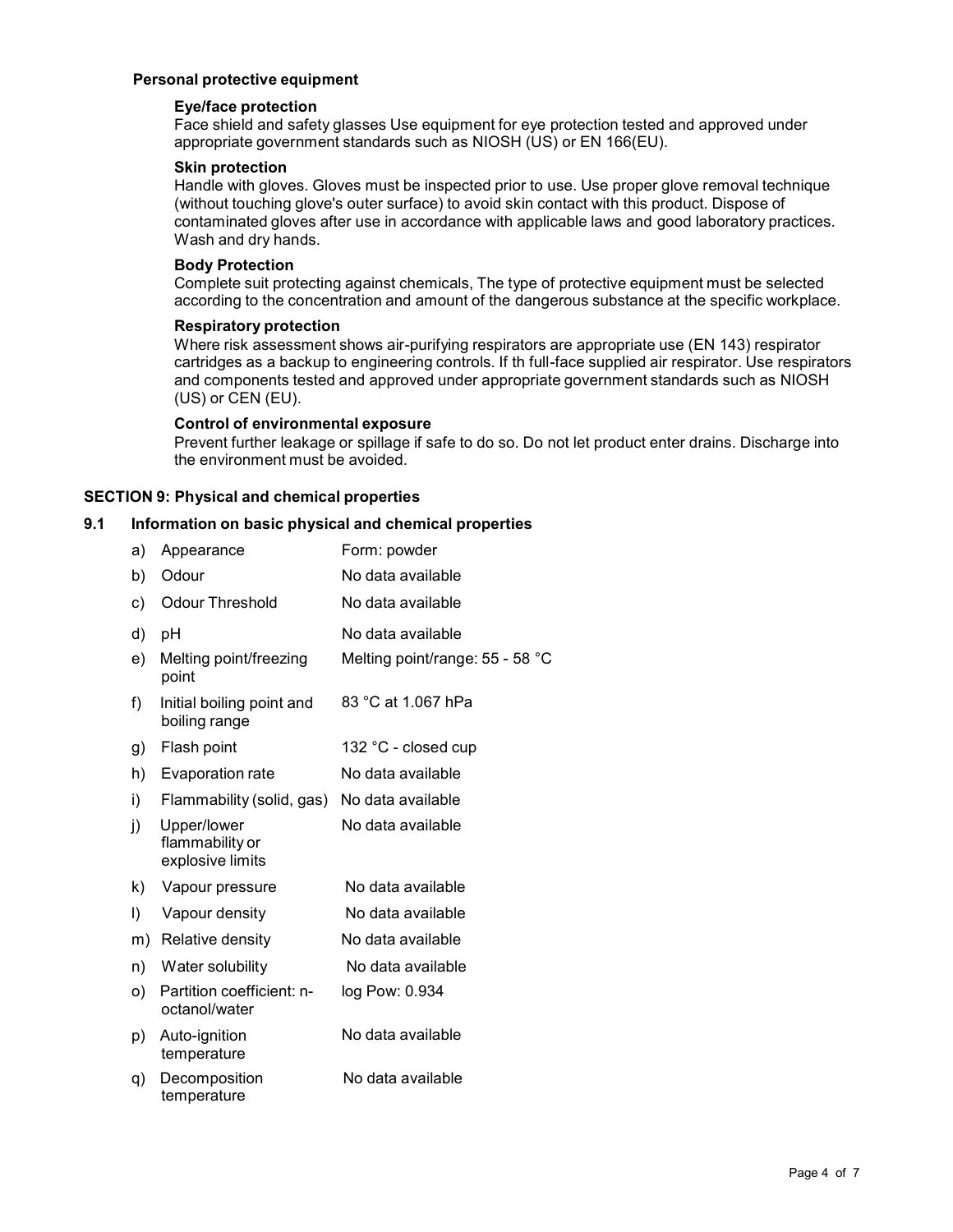- 
- r) Viscosity No data available
- s) Explosive properties No data available
- t) Oxidizing properties No data available
- **9.2 Other safety information** No data available

## **SECTION 10: Stability and reactivity**

- **10.1 Reactivity** No data available
- **10.2 Chemical stability** Stable under recommended storage conditions.
- **10.3 Possibility of hazardous reactions** No data available
- **10.4 Conditions to avoid** No data available
- **10.5 Incompatible materials** Oxidizing agents, Amines, Strong bases
- **10.6 Hazardous decomposition products** Hazardous decomposition products formed under fire conditions. - Carbon oxides Other decomposition products - No data available In the event of fire: see section 5

## **SECTION 11: Toxicological information**

#### **11.1 Information on toxicological effects**

#### **Acute toxicity**

LD50 Oral - Rat - 178 mg/kg(o-Phthalaldehyde) LD50 Dermal - Rat - > 2,000 mg/kg(o-Phthalaldehyde)

# **Skin corrosion/irritation**

Skin - Rabbit(o-Phthalaldehyde) Result: Corrosive (OECD Test Guideline 404)

**Serious eye damage/eye irritation** No data available(o-Phthalaldehyde)

# **Respiratory orskin sensitisation**

Maximisation Test - Guinea pig(o-Phthalaldehyde) Result: Causes sensitisation. (OECD Test Guideline 406)

# **Germ cell mutagenicity**

Ames test(o-Phthalaldehyde) Result: negative

#### **Carcinogenicity**

IARC: No component of this product present at levels greater than or equal to 0.1% is identified as probable, possible or confirmed human carcinogen by IARC.

## **Reproductive toxicity**

No data available(o-Phthalaldehyde)

**Specific target organ toxicity - single exposure** No data available(o-Phthalaldehyde)

**Specific target organ toxicity - repeated exposure** No data available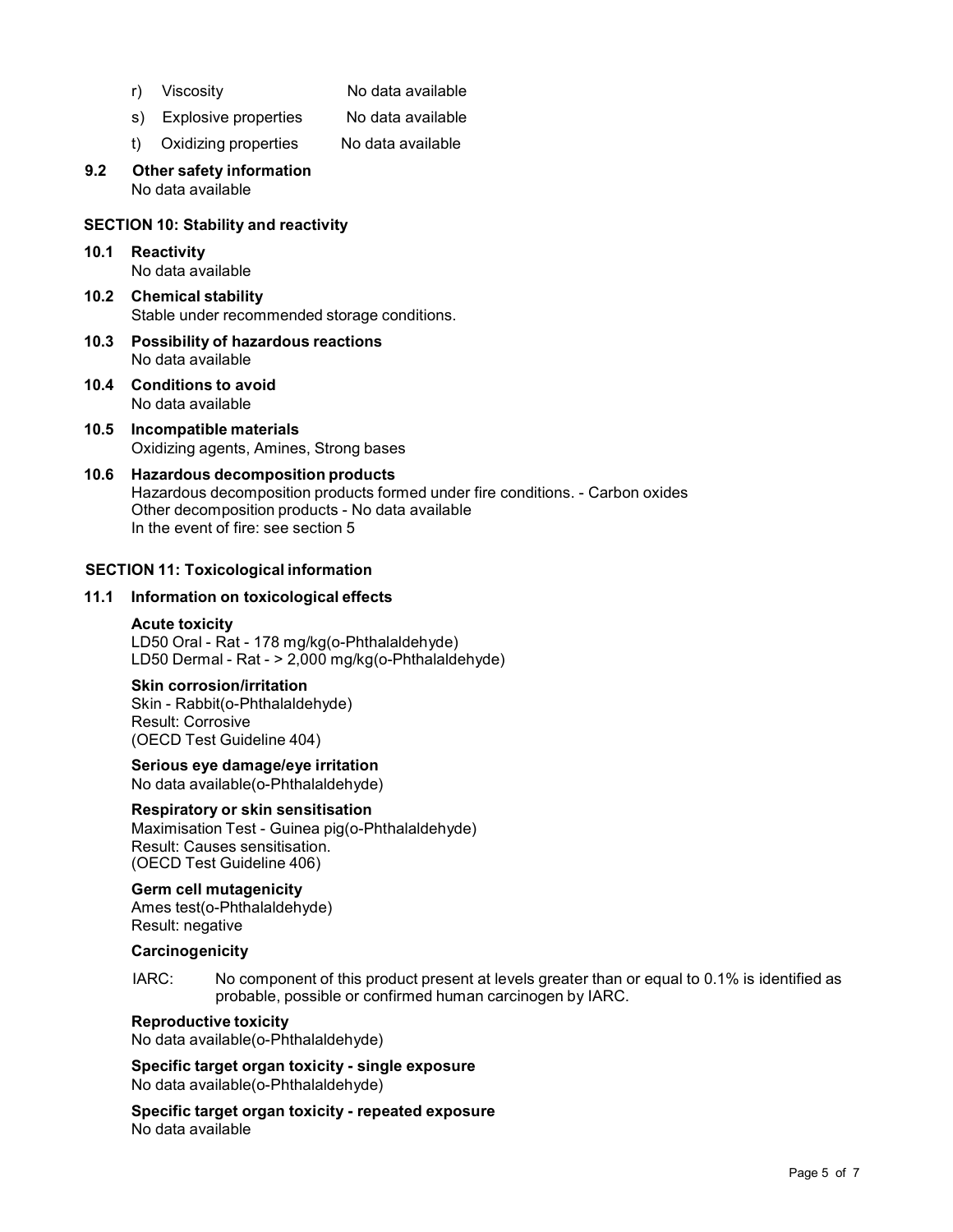# **Aspiration hazard**

No data available(o-Phthalaldehyde)

## **Additional Information**

RTECS: TH6950000

burning sensation, Cough, wheezing, laryngitis, Shortness of breath, spasm, inflammation and edema of the larynx, spasm, inflammation and edema of the bronchi, pneumonitis, pulmonary edema, Material is extremely destructive to tissue of the mucous membranes and upper respiratory tract, eyes, and skin., To the best of our knowledge, the chemical, physical, and toxicological properties have not been thoroughly investigated.(o-Phthalaldehyde)

# **SECTION 12: Ecological information**

#### **12.1 Toxicity**

Toxicity to fish LC50 - Oncorhynchus mykiss (rainbow trout) - 0.072 mg/l - 96.0 h(o- Phthalaldehyde)

Toxicity to daphnia and other aquatic invertebrates EC50 - Daphnia magna (Water flea) - 0.087 mg/l - 48 h(o-Phthalaldehyde)

- **12.2 Persistence and degradability** No data available
- **12.3 Bioaccumulative potential** No data available
- **12.4 Mobility in soil** No data available(o-Phthalaldehyde)

# **12.5 Results of PBT and vPvB assessment**

This substance/mixture contains no components considered to be either persistent, bioaccumulative and toxic (PBT), or very persistent and very bioaccumulative (vPvB) at levels of 0.1% or higher.

#### **12.6 Other adverse effects**

Very toxic to aquatic life with long lasting effects.

## **SECTION 13: Disposal considerations**

#### **13.1 Waste treatment methods**

#### **Product**

Offer surplus and non-recyclable solutions to a licensed disposal company. Dissolve or mix the material with a combustible solvent and burn in a chem scrubber.

## **Contaminated packaging**

Dispose of as unused product.

## **SECTION 14: Transport information**

| 14.1 | UN number<br>ADR/RID: 2923                                                                                                                                                                                           |                                 | IMDG: 2923                | <b>IATA: 2923</b> |
|------|----------------------------------------------------------------------------------------------------------------------------------------------------------------------------------------------------------------------|---------------------------------|---------------------------|-------------------|
| 14.2 | UN proper shipping name<br>CORROSIVE SOLID, TOXIC, N.O.S. (o-Phthalaldehyde)<br>ADR/RID:<br>CORROSIVE SOLID, TOXIC, N.O.S. (o-Phthalaldehyde)<br>IMDG:<br>Corrosive solid, toxic, n.o.s. (o-Phthalaldehyde)<br>IATA: |                                 |                           |                   |
|      | ADR/RID: 8 (6.1)                                                                                                                                                                                                     | 14.3 Transport hazard class(es) | IMDG: 8(6.1)              | IATA: 8 (6.1)     |
| 14.4 | Packaging group<br>ADR/RID: II                                                                                                                                                                                       |                                 | IMDG: II                  | IATA: II          |
| 14.5 | ADR/RID: no                                                                                                                                                                                                          | <b>Environmental hazards</b>    | IMDG Marine pollutant: no | IATA: no          |